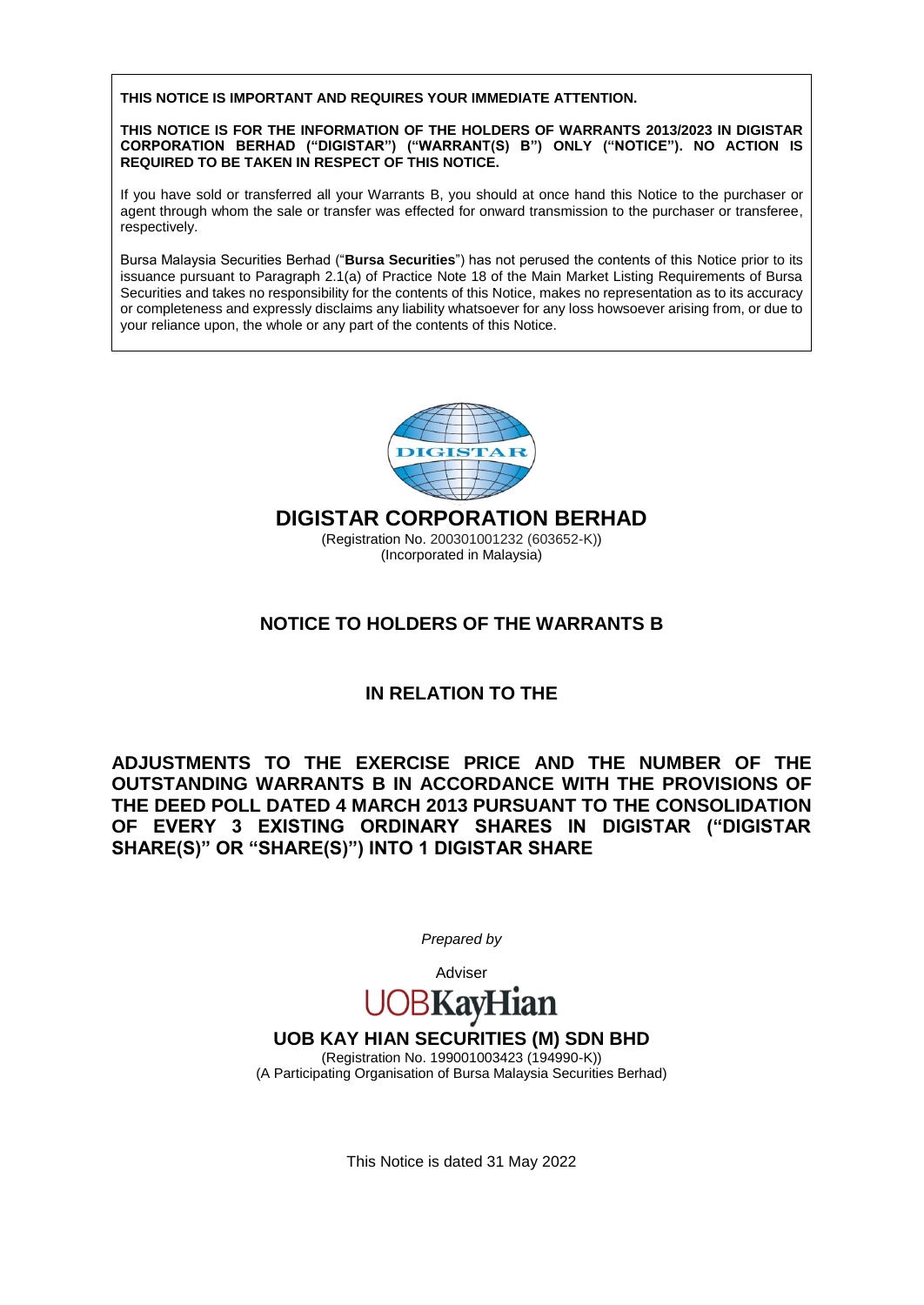#### **DEFINITIONS**

Except where the context otherwise requires, the following definitions shall apply throughout this Notice:-

| "Adjustments"                        |    | Adjustments to the Exercise Price and the number of Warrants B made<br>in accordance with the provisions of the Deed Poll B as a result of the<br><b>Share Consolidation</b>                                                                                                                                 |  |  |  |  |
|--------------------------------------|----|--------------------------------------------------------------------------------------------------------------------------------------------------------------------------------------------------------------------------------------------------------------------------------------------------------------|--|--|--|--|
| "Board"                              |    | Board of Directors of Digistar                                                                                                                                                                                                                                                                               |  |  |  |  |
| "Bursa Depository"                   |    | Bursa Malaysia Depository Sdn Bhd (Registration No. 198701006854<br>$(165570-W))$                                                                                                                                                                                                                            |  |  |  |  |
| "Bursa Securities"                   |    | : Bursa Malaysia Securities Berhad (Registration No. 200301033577<br>$(635998-W)$                                                                                                                                                                                                                            |  |  |  |  |
| "Capital Reduction"                  |    | : The reduction of the issued share capital of Digistar pursuant to<br>Section 116 of the Companies Act 2016                                                                                                                                                                                                 |  |  |  |  |
| "Consolidated Share(s)":             |    | Digistar Shares following the completion of the Share Consolidation                                                                                                                                                                                                                                          |  |  |  |  |
| "Consolidated<br>Warrant(s) $B$ "    |    | Warrants B following the completion of the Share Consolidation                                                                                                                                                                                                                                               |  |  |  |  |
| "Deed Poll B"                        |    | The deed poll dated 4 March 2013 constituting the Warrants B                                                                                                                                                                                                                                                 |  |  |  |  |
| "Digistar" or the<br>"Company"       |    | Digistar Corporation Berhad (Registration No. 200301001232<br>$(603652-K)$                                                                                                                                                                                                                                   |  |  |  |  |
| "Digistar Group" or the<br>"Group"   | ÷. | Digistar and its subsidiary companies, collectively                                                                                                                                                                                                                                                          |  |  |  |  |
| "Digistar Share(s)" or<br>"Share(s)" |    | Ordinary share(s) in Digistar                                                                                                                                                                                                                                                                                |  |  |  |  |
| "Director(s)"                        |    | The director(s) of Digistar having the meaning given in Section 2(1) of<br>the Companies Act 2016 and Section 2(1) of the Capital Markets and<br>Services Act 2007                                                                                                                                           |  |  |  |  |
| "EGM"                                |    | Extraordinary general meeting of the Company held at Level 3,<br>Imperial Heritage Hotel Melaka, No 1, Jalan Merdeka 1, Taman<br>Melaka Raya, 75000 Melaka on Thursday, 28 April 2022 at 10.00 a.m.<br>in relation to the Share Consolidation and Capital Reduction                                          |  |  |  |  |
| "Entitled<br>Shareholder(s)"         |    | The shareholders of Digistar whose names appear in the Company's<br>Record of Depositors on the Entitlement Date                                                                                                                                                                                             |  |  |  |  |
| "Entitled Warrant B<br>Holder(s)"    |    | The Warrant B Holders of Digistar whose names appear in the<br>Company's Record of Depositors for the Warrants B on the Entitlement<br>Date                                                                                                                                                                  |  |  |  |  |
| "Entitlement Date"                   |    | Monday, 30 May 2022 at 5.00 p.m., being the date and time on which<br>the Entitled Shareholders and Entitled Warrant B Holders of the<br>Company must be registered in Digistar's Record of Depositors in<br>order to be entitled to participate in the Share Consolidation and<br>Adjustments, respectively |  |  |  |  |
| "Exercise Price"                     |    | RM0.25, being the price at which 1 Warrant B is exercisable into 1<br>Digistar Share, subject to such adjustments as may be allowed under<br>the Deed Poll B                                                                                                                                                 |  |  |  |  |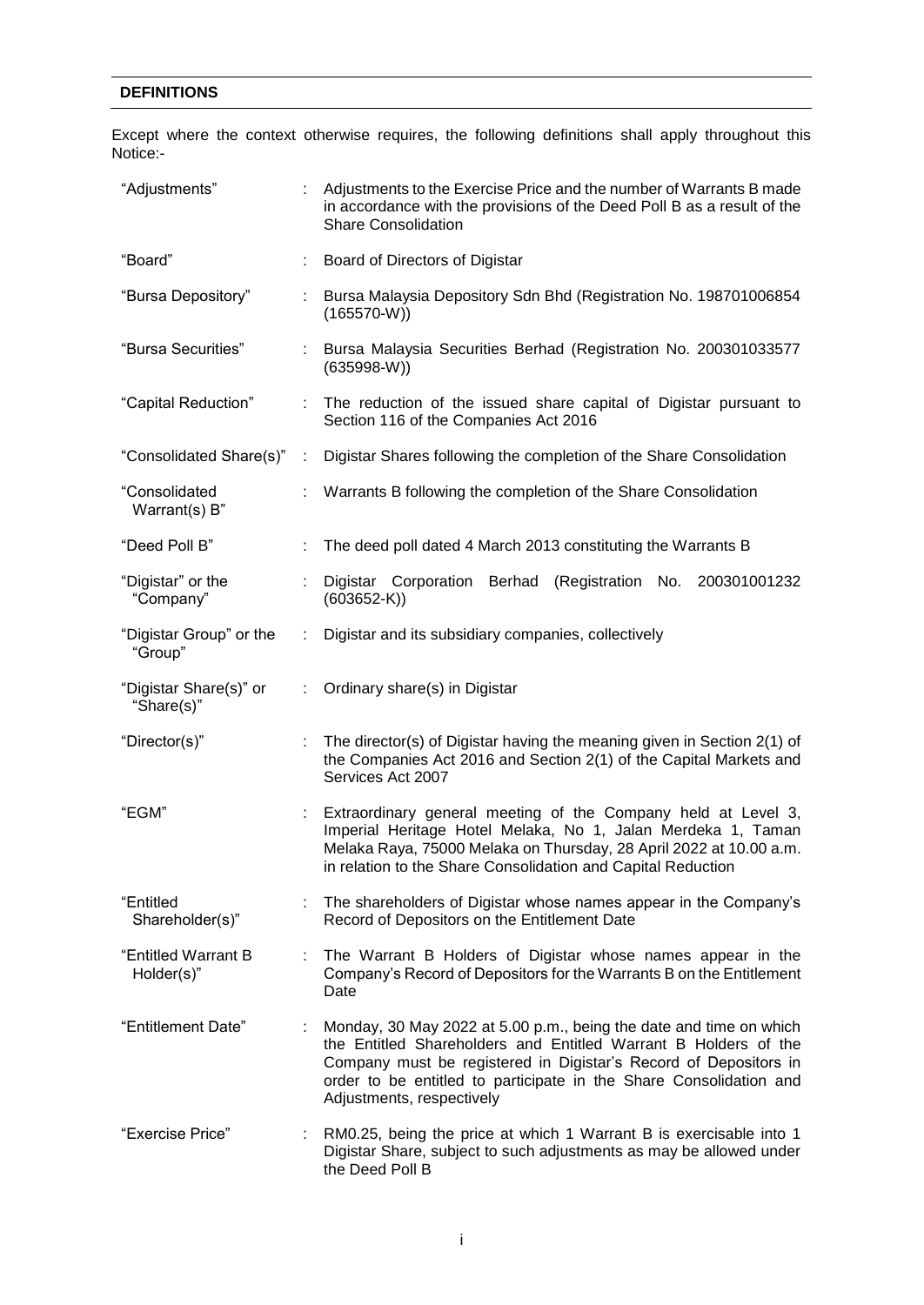## **DEFINITIONS (CONT'D)** "Listing Requirements" : Main Market Listing Requirements of Bursa Securities, as amended and modified from time to time "Market Day(s)" : Any day(s) between Monday to Friday (inclusive), excluding public holidays, and any day on which Bursa Securities is open for trading in securities "Notice" : This notice to Warrant B Holders dated 31 May 2022

- "Record of Depositors" : A record depositors established by Bursa Depository under the rules of Bursa Depository as issued pursuant to the Securities Industry (Central Depositories Act 1991, as amended from time to time)
- "RM" and "sen" : Ringgit Malaysia and sen, respectively
- "Share Consolidation" : The consolidation of every 3 existing Digistar Shares held by the shareholders of Digistar on the Entitlement Date into 1 Consolidated Share
- "UHY" or the "Auditor" : UHY (Registration No. AF 1411), the auditor of the Company for the financial year ended 30 September 2021
- "UOBKH" or the "Adviser" : UOB Kay Hian Securities (M) Sdn Bhd (Registration No. 199001003423 (194990-K))
- "Warrant(s) B" : The outstanding Warrants 2013/2023 issued by the Company pursuant to the Deed Poll B and expiring on 4 April 2023
- "Warrant B Holder(s)" : Holder(s) of the Warrants B

Words incorporating the singular shall, where applicable, include the plural and vice versa. Words incorporating the masculine gender shall, where applicable, include the feminine and neuter genders and vice versa. Any reference to persons shall include a corporation, unless otherwise specified.

Any reference in this Notice to any enactment is a reference to that enactment as for the time being amended or re-enacted. Any reference to a time of day in this Notice shall be a reference to Malaysian time, unless otherwise specified.

Any discrepancies in the amounts and percentage figures included herein have been subjected to rounding adjustments.

### **THE REST OF THIS PAGE HAS BEEN INTENTIONALLY LEFT BLANK**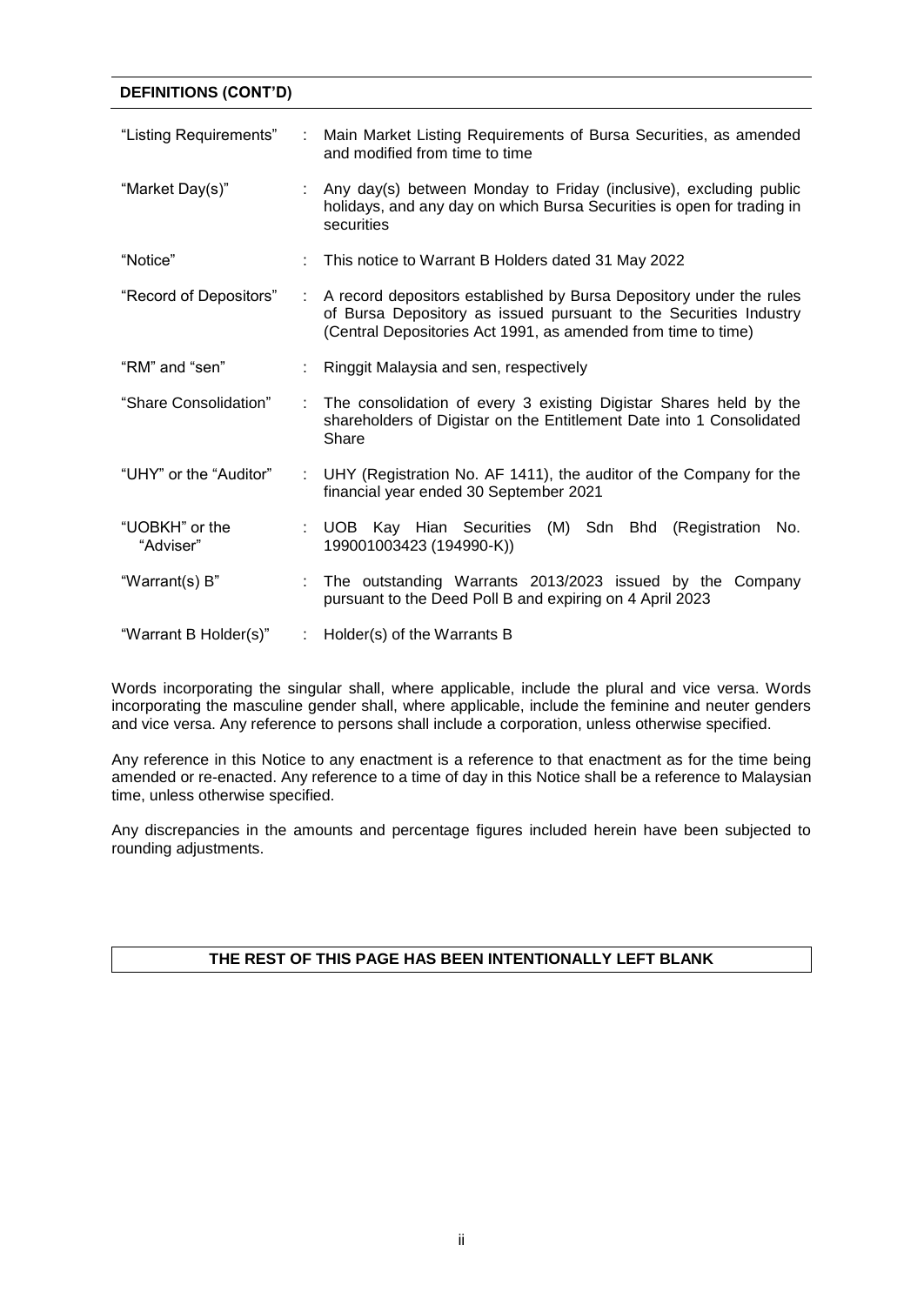#### **TABLE OF CONTENTS**

#### **LETTER TO THE ENTITLED WARRANT B HOLDERS OF DIGISTAR IN RELATION TO THE ADJUSTMENTS CONTAINING:-**

|                |                                     | <b>PAGE</b>    |
|----------------|-------------------------------------|----------------|
| $1_{\cdot}$    | <b>INTRODUCTION</b>                 | 1              |
| 2.             | RATIONALE FOR THE ADJUSTMENTS       | $\overline{2}$ |
| 3.             | DETAILS OF THE ADJUSTMENTS          | $\overline{2}$ |
| 4.             | EFFECTIVE DATE OF THE ADJUSTMENTS   | 3              |
| 5.             | <b>CONSENTS</b>                     | 3              |
| 6.             | DIRECTORS' RESPONSIBILITY STATEMENT | 3              |
| 7 <sub>1</sub> | DOCUMENTS AVAILABLE FOR INSPECTION  | $\overline{4}$ |

#### **THE REST OF THIS PAGE HAS BEEN INTENTIONALLY LEFT BLANK**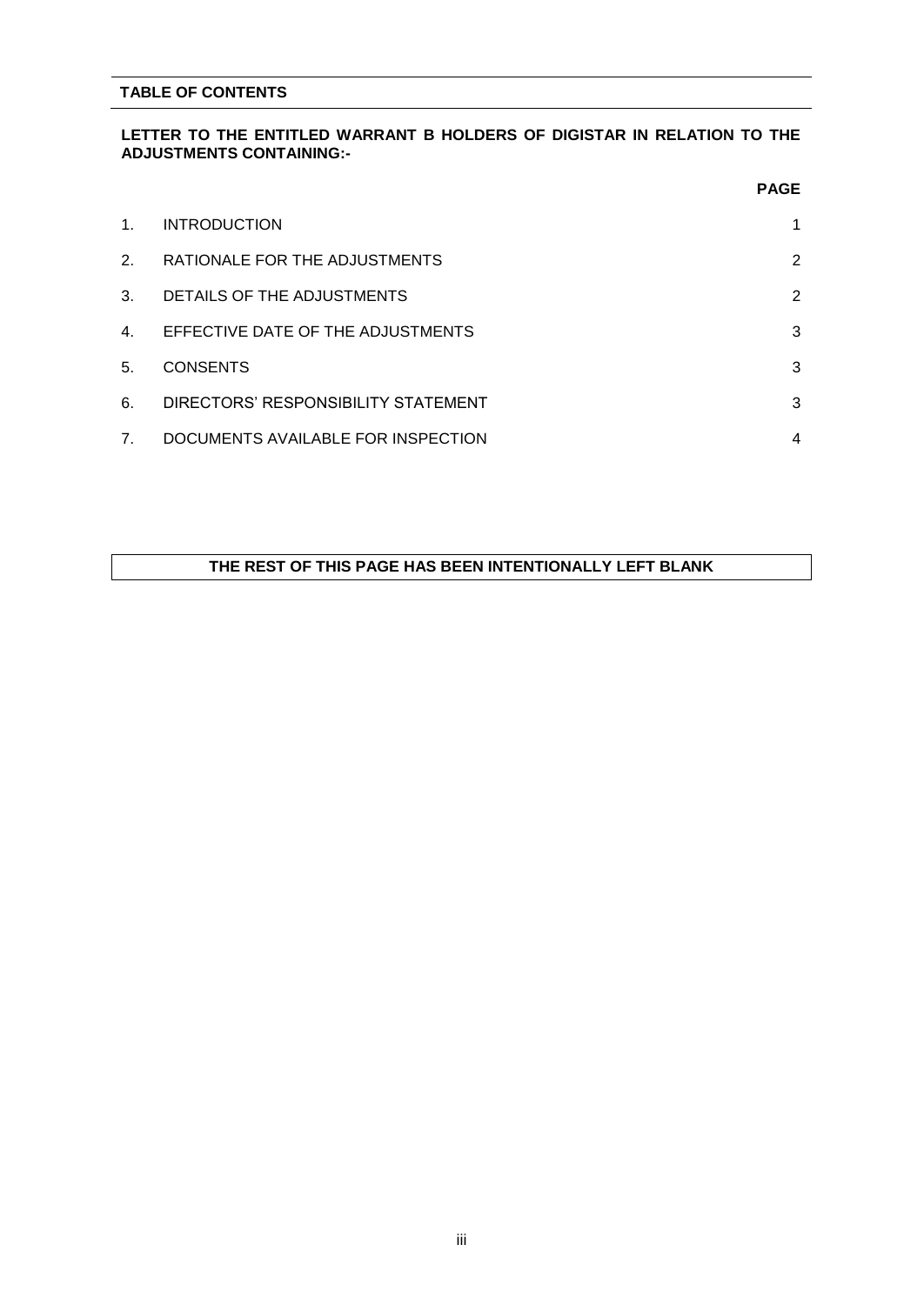

#### **Registered Office**

Level 2, Tower 1 Avenue 5, Bangsar South City 59200, Kuala Lumpur

31 May 2022

#### **Board of Directors**

Tan Sri Dato' Ir. Hj. Zaini Bin Omar *(Independent Non-Executive Chairman)* Mejar (K) Datuk Wira Lee Wah Chong *(Group Managing Director)* Lee Mey Ling<br>
Lee Jin Jean<br> *Lee Jin Jean (Executive Director) (Executive Director)* Lee Jin Jean *(Executive Director)*

Dato' Haji Ishak Bin Haji Mohamed *(Senior Independent Non-Executive Director) (Independent Non-Executive Director)* Lee Chun Szen *(Executive Director)*

#### **To: The Entitled Warrant B Holders**

Dear Sir/Madam,

#### **ADJUSTMENTS TO THE EXERCISE PRICE AND THE NUMBER OF THE OUTSTANDING WARRANTS B IN ACCORDANCE WITH THE PROVISIONS OF THE DEED POLL B PURSUANT TO THE SHARE CONSOLIDATION**

#### **1. INTRODUCTION**

On 28 February 2022, UOBKH had, on behalf of our Board, announced that our Company proposes to undertake the Share Consolidation and the Capital Reduction.

Subsequently, on 25 March 2022, UOBKH had, on behalf of our Board, announced that Bursa Securities had, vide its letter dated 24 March 2022, resolved to approve the Share Consolidation.

On 28 April 2022, our shareholders had approved the Share Consolidation and Capital Reduction at our EGM.

On 13 May 2022, UOBKH had, on behalf of our Board, announced that the Entitlement Date for the Share Consolidation had been fixed at 5.00 p.m. on Monday, 30 May 2022.

**THE PURPOSE OF THIS NOTICE IS TO PROVIDE YOU WITH THE RELEVANT INFORMATION PERTAINING TO THE ADJUSTMENTS. NO ACTION IS REQUIRED TO BE TAKEN BY YOU IN RESPECT OF THIS NOTICE.**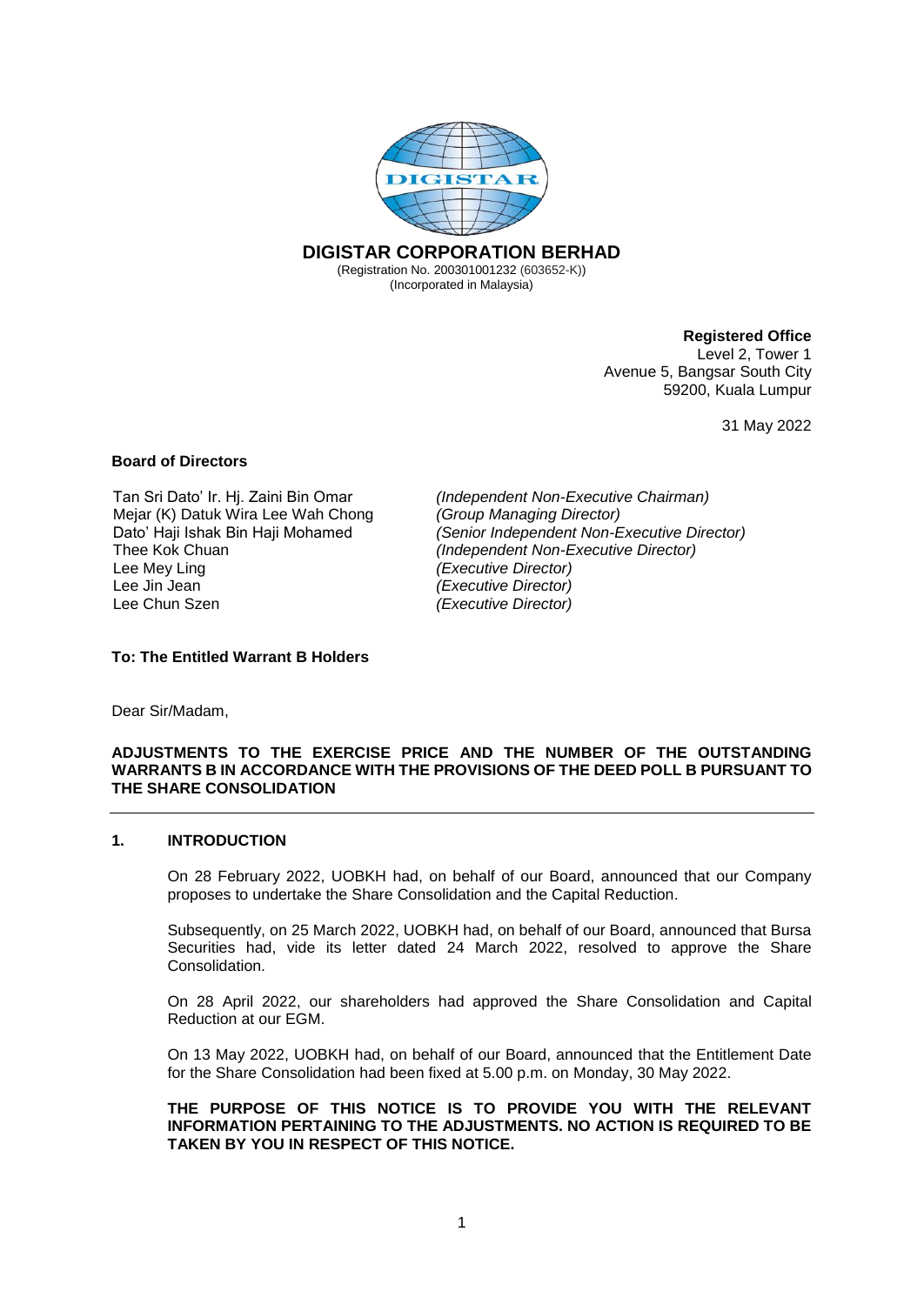#### **2. RATIONALE FOR THE ADJUSTMENTS**

Pursuant to the provisions of the Deed Poll B, the Exercise Price and number of the outstanding Warrants B will be adjusted if and whenever a Share is consolidated. In this regard, the Adjustments were made in order to ensure that the status of Warrant B Holders would not be prejudiced after the implementation of the Share Consolidation.

Further, the Adjustments were made in accordance with the provisions of the Schedule 4 of the Deed Poll B and in consultation with UOBKH.

Save for the adjustments to the Exercise Price and the number of the outstanding Warrants B, the rights and obligations of the Warrant B Holders will remain unchanged.

#### **3. DETAILS OF THE ADJUSTMENTS**

As at the Entitlement Date, there are 81,678,141 outstanding Warrants B in issue with the Exercise Price of RM0.25 per Warrant B.

#### **3.1 Adjustments pursuant to the Share Consolidation**

Given that the Company is undertaking the Share Consolidation, Digistar is hence required to comply with Paragraph (a) of Schedule 4 of the Deed Poll B, the extract of which are set out below:-

If and whenever a Share by reason of any consolidation or subdivision or conversion shall have a different par value, then the Exercise Price and/or the additional number of Warrants B to be issued shall be adjusted, calculated or determined in the following manner:-

| (a) | New exercise price of   | $=$ S |  | (Revised nominal value of each Share)  |  |
|-----|-------------------------|-------|--|----------------------------------------|--|
|     | Warrants B              |       |  | (Original nominal value of each Share) |  |
| (b) | Additional number of    | $=$   |  | (Original nominal value of each Share) |  |
|     | Warrants B to be issued |       |  | (Revised nominal value of each Share)  |  |

where:-

- S : Existing exercise price, i.e. RM0.25 per Warrant B
- T : Existing number of Warrants B held, i.e. 81,678,141

Pursuant thereto, the Adjustments arising from the Share Consolidation are set out as follows:-

| New exercise price<br>of Warrants B                | RM0.25                                                  | x | RM0.15<br>RM0.05        |            |
|----------------------------------------------------|---------------------------------------------------------|---|-------------------------|------------|
|                                                    | RM0.75                                                  |   |                         |            |
| Additional number of<br>Warrants B to be<br>issued | $= 81,678,141 \times$                                   |   | <u>RM0.05</u><br>RM0.15 | 81,678,141 |
|                                                    | $=$ (54,452,094) <sup>*</sup>                           |   |                         |            |
| Adjusted number of<br><b>Warrants B</b>            | $81,678,141 + (-54,452,094)$<br>27,226,047 <sup>@</sup> |   |                         |            |

#### *Notes:-*

*\* No additional Warrants B will be issued pursuant to the Share Consolidation.*

*@ The fractional entitlements arising from the Adjustments were disregarded and hence, the actual adjusted number of outstanding Warrants B pursuant to the Adjustments is 27,225,764.*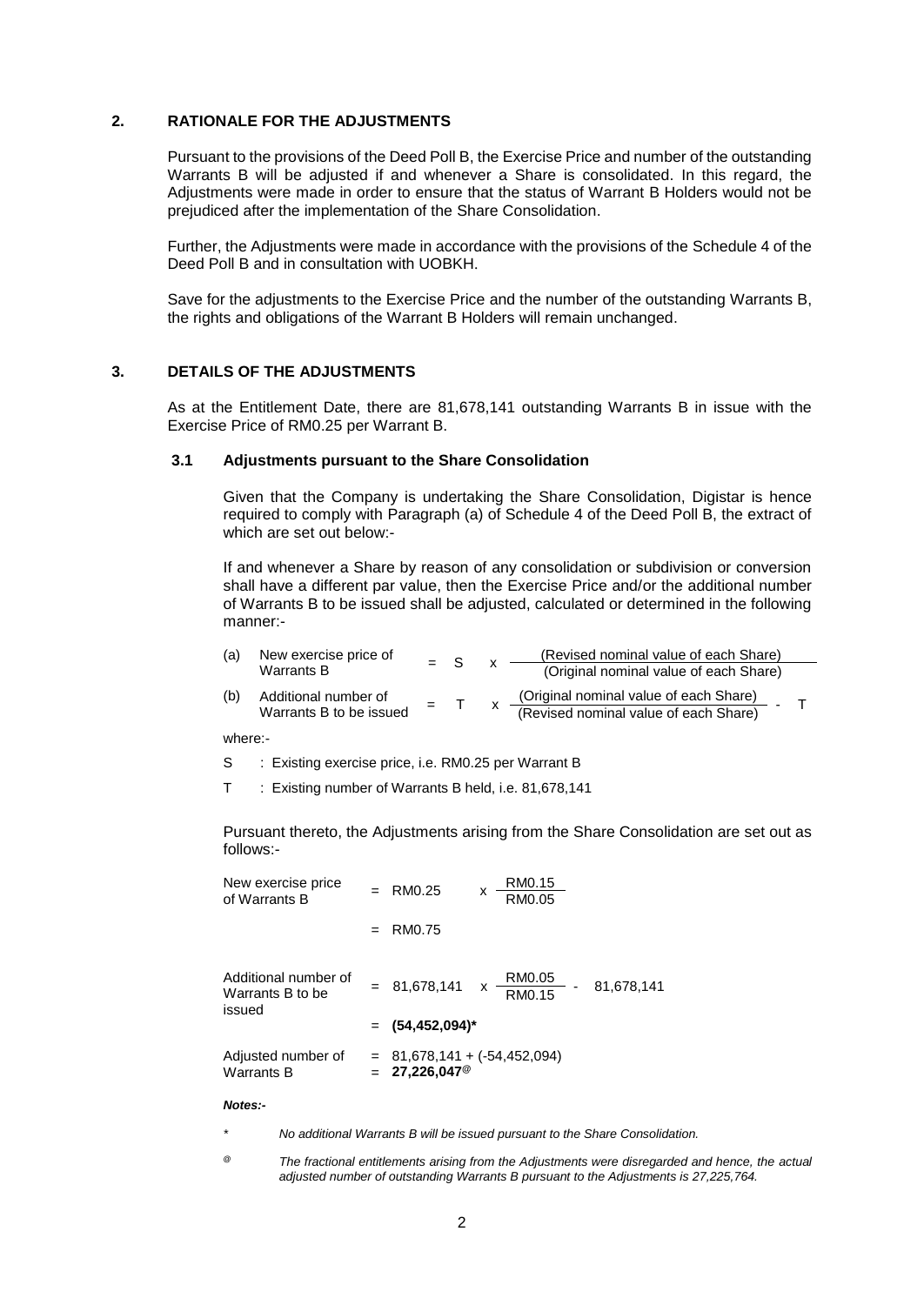#### **3.2 Summary of the Adjustments**

The summary of the Adjustments to the Exercise Price and number of outstanding Warrants B pursuant to the Share Consolidation are as follows:-

| (i)  | Exercise Price of the outstanding<br><b>Warrants B prior to the Adjustments</b> | Exercise price of the outstanding<br><b>Warrants B after the Adjustments</b> |
|------|---------------------------------------------------------------------------------|------------------------------------------------------------------------------|
|      | RM0.25                                                                          | RM0.75                                                                       |
| (ii) | No. of the outstanding Warrants B<br>prior to the Adjustments                   | No. of the outstanding Warrants B<br>after the Adjustments                   |
|      | 81,678,141                                                                      | $27.226.047$ <sup>@</sup>                                                    |

*Note:-*

*@ The fractional entitlements arising from the Adjustments were disregarded and hence, the actual adjusted number of outstanding Warrants B pursuant to the Adjustments is 27,225,764.*

The Adjustments were made by the Board in consultation with UOBKH and certified by the auditors, UHY, in accordance with the provisions of the Deed Poll B.

#### **4. EFFECTIVE DATE OF THE ADJUSTMENTS**

In accordance with the Paragraph (a) of Schedule 4 of the Deed Poll B, the Adjustments took effect from 5.00 p.m. on Monday, 30 May 2022, being the Entitlement Date.

#### **5. CONSENTS**

UOBKH and UYH have given and have not subsequently withdrawn their written consents to the inclusion of their names in this Notice and all references thereto in the form and context in which they appear in this Notice.

#### **6. DIRECTORS' RESPONSIBILITY STATEMENT**

This Notice has been seen and approved by our Board, and the Directors individually and collectively accept full responsibility for the accuracy of the information contained herein and confirm that, after making all reasonable enquiries and to the best of their knowledge and belief, there are no false or misleading statements contained in this Notice or other facts, the omission of which would make any statement in this Notice false or misleading.

#### **THE REST OF THIS PAGE HAS BEEN INTENTIONALLY LEFT BLANK**